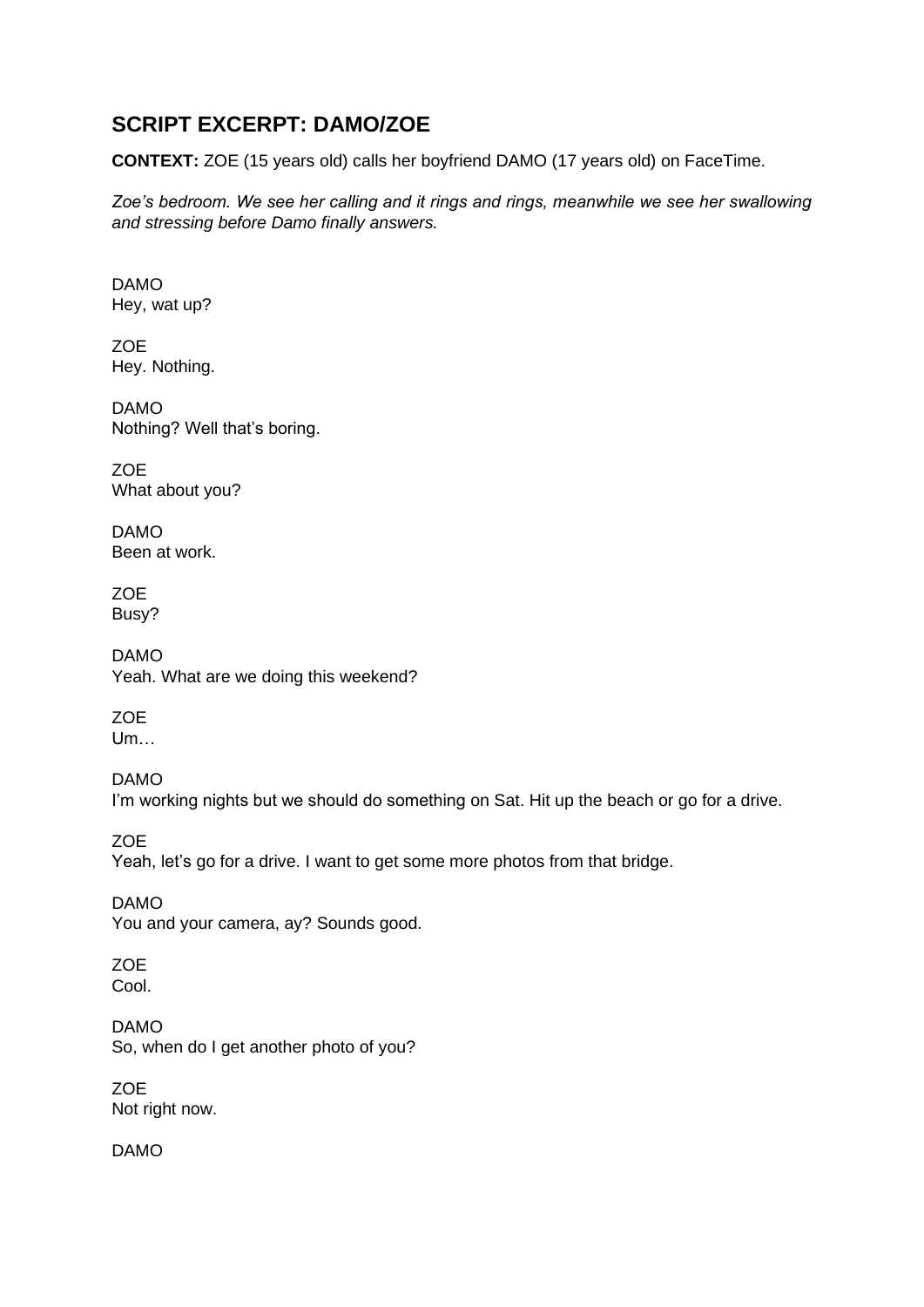Come on. This sucks being at different schools. I never see you. I think I forget what you look like…

ZOE You're looking at me right now.

DAMO You know what I mean.

**ZOE** I don't feel like it tonight.

DAMO You should be flattered that I want to look at you.

*Pause.*

ZOE Um, thanks.

DAMO Oh calm down. I mean, it's a compliment.

**ZOE** I guess.

## DAMO

It is. I could be looking at random nudes on the internet or whatever, but I don't. I want to look at you.

**ZOE** Okay, well thanks.

DAMO So…tonight?

**ZOE** I said not right now.

DAMO What's your problem? You don't trust me or something? When did this happen?

**ZOE** I do trust you. Obviously. I sent you one already.

DAMO Well what's changed? You've gone all paranoid.

ZOE I just don't feel like sending another one right now.